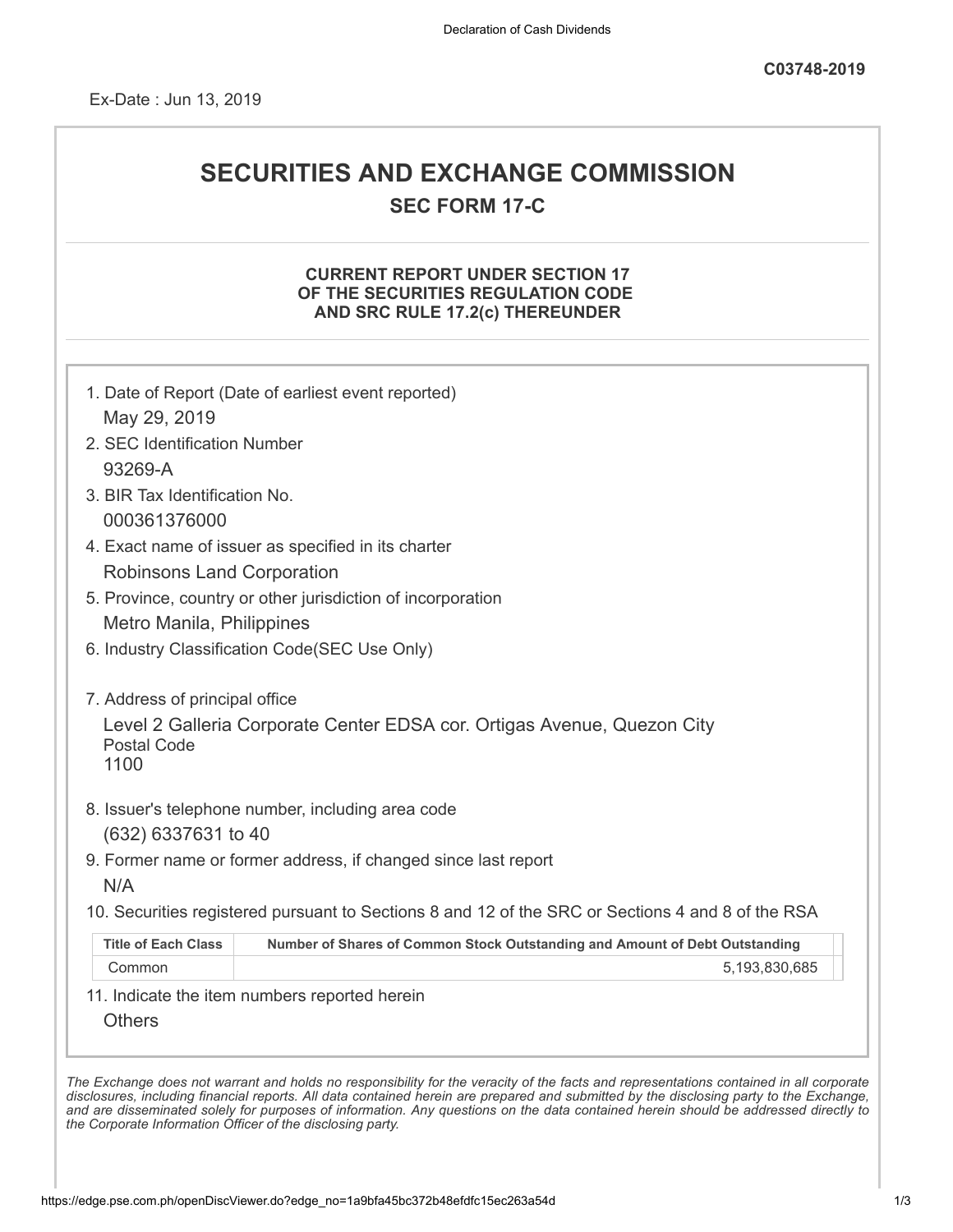Declaration of Cash Dividends